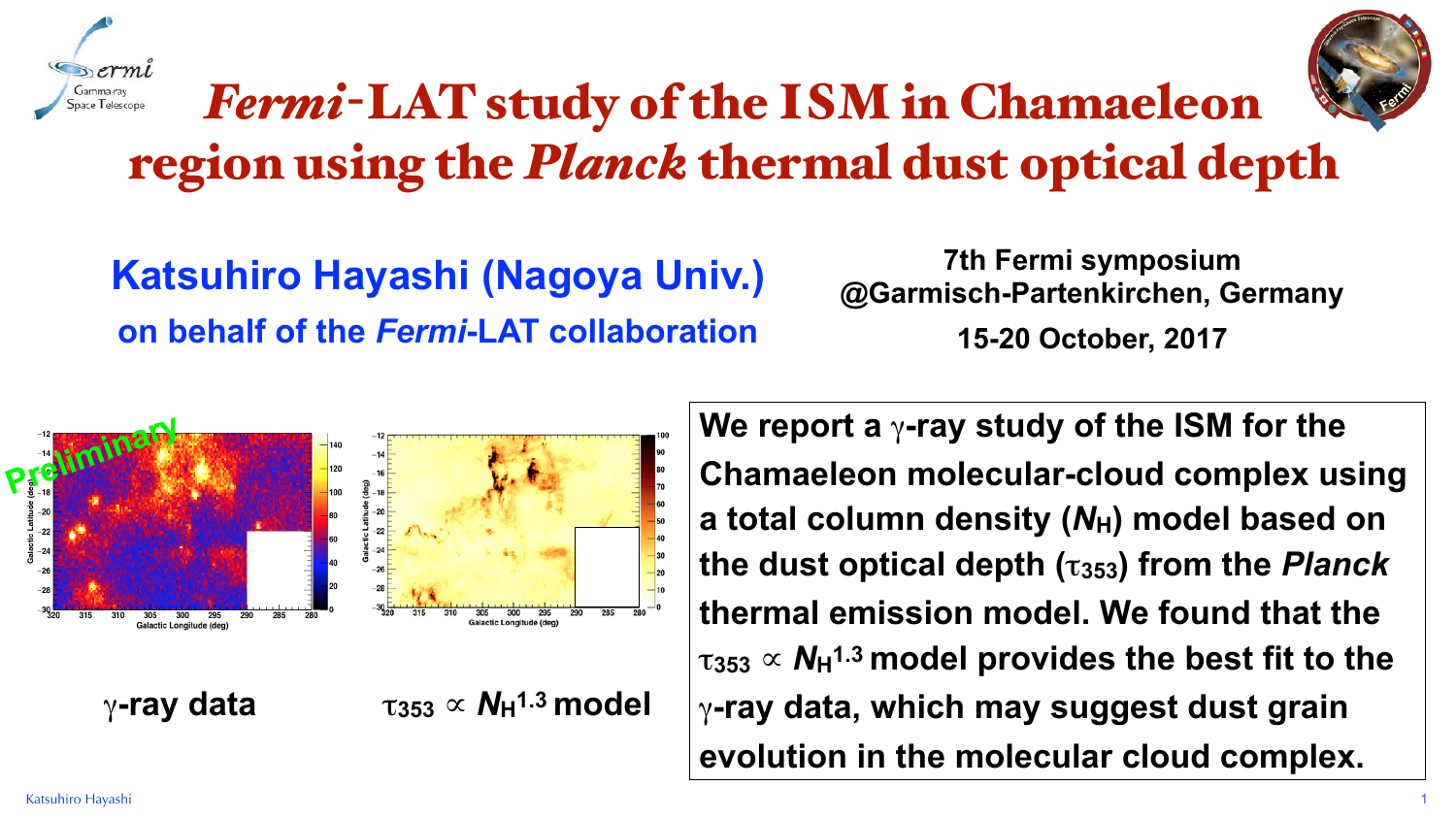# **Study of** γ **rays from Molecular Cloud Regions**





#### **Diffuse GeV** γ **rays are powerful probe to study the ISM**

- **•** γ**-ray production does not depend on the chemical and thermodynamic state of the ISM**
- **• A good tracer of the total gas column density**

**"Conventional** γ**-ray analysis'' (e.g., Ackermann+12)** 

- **• Fit** γ**-ray data with linear combination of three gas maps under the assumption that CRs uniformly thread the ISM**
- **• "dark gas" (gas not traced by standard HI and CO observations) map is inferred by dust extinction map**



### γ **rays** ~ **CRs x ISM (or ISRF)**

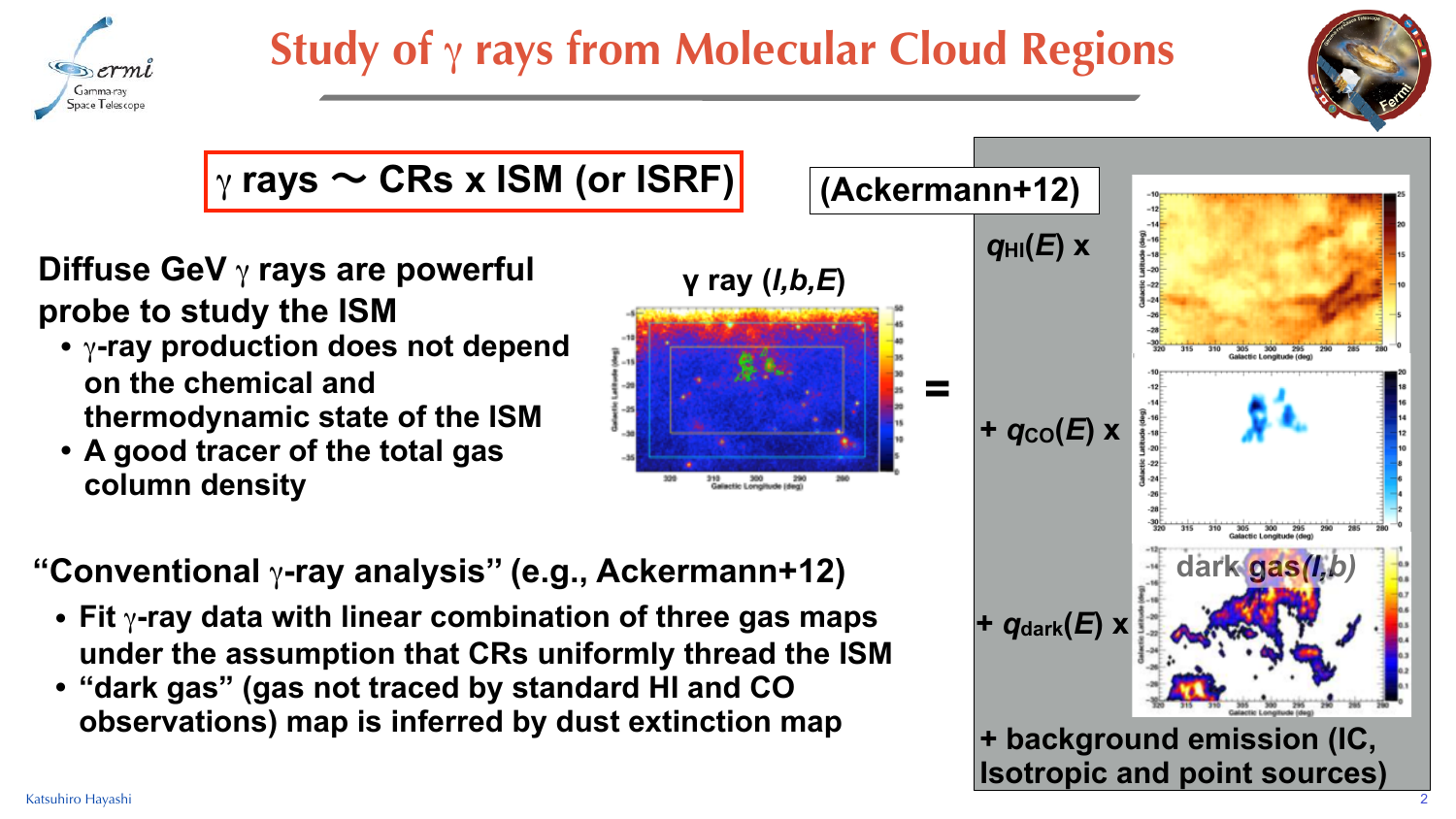

## *N***H Model and** γ**-ray Analysis**





- 
- **in Orion/Perseus molecular clouds**
-